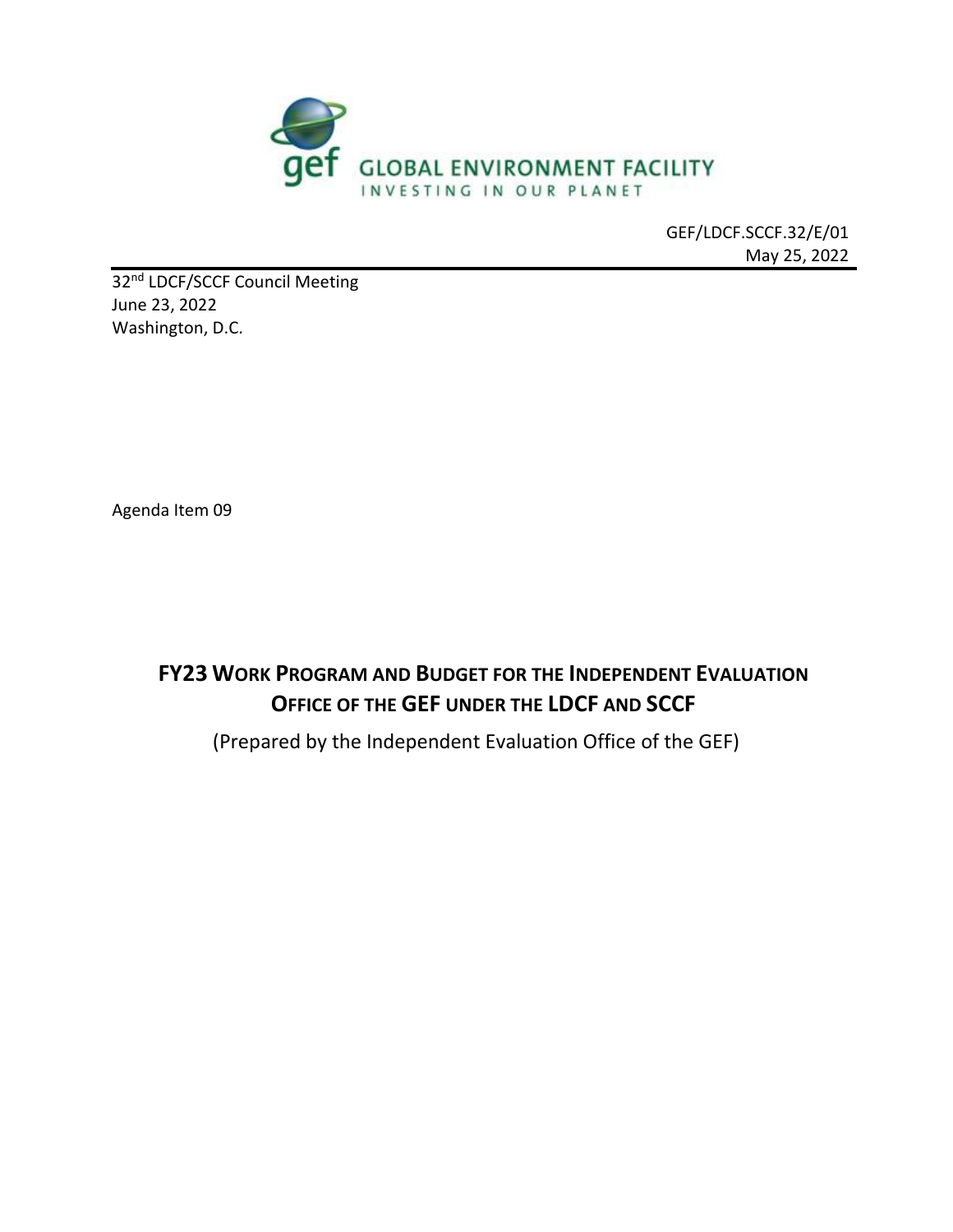#### **Recommended Council Decision**

The Council, having reviewed document GEF/LDCF.SCCF.32/E/01, "FY23 Work Program and Budget for the Independent Evaluation Office of the GEF under LDCF and SCCF," approves the annual budget of \$46,000 to carry out the work program for fiscal year 2023. The budget is in line with the term of the evaluation work that spans over multiple years. The approved budget is being distributed as follows:

- 1. \$23,000 from the Least Developed Countries Fund (LDCF) and
- 2. \$23,000 from the Special Climate Change Fund (SCCF)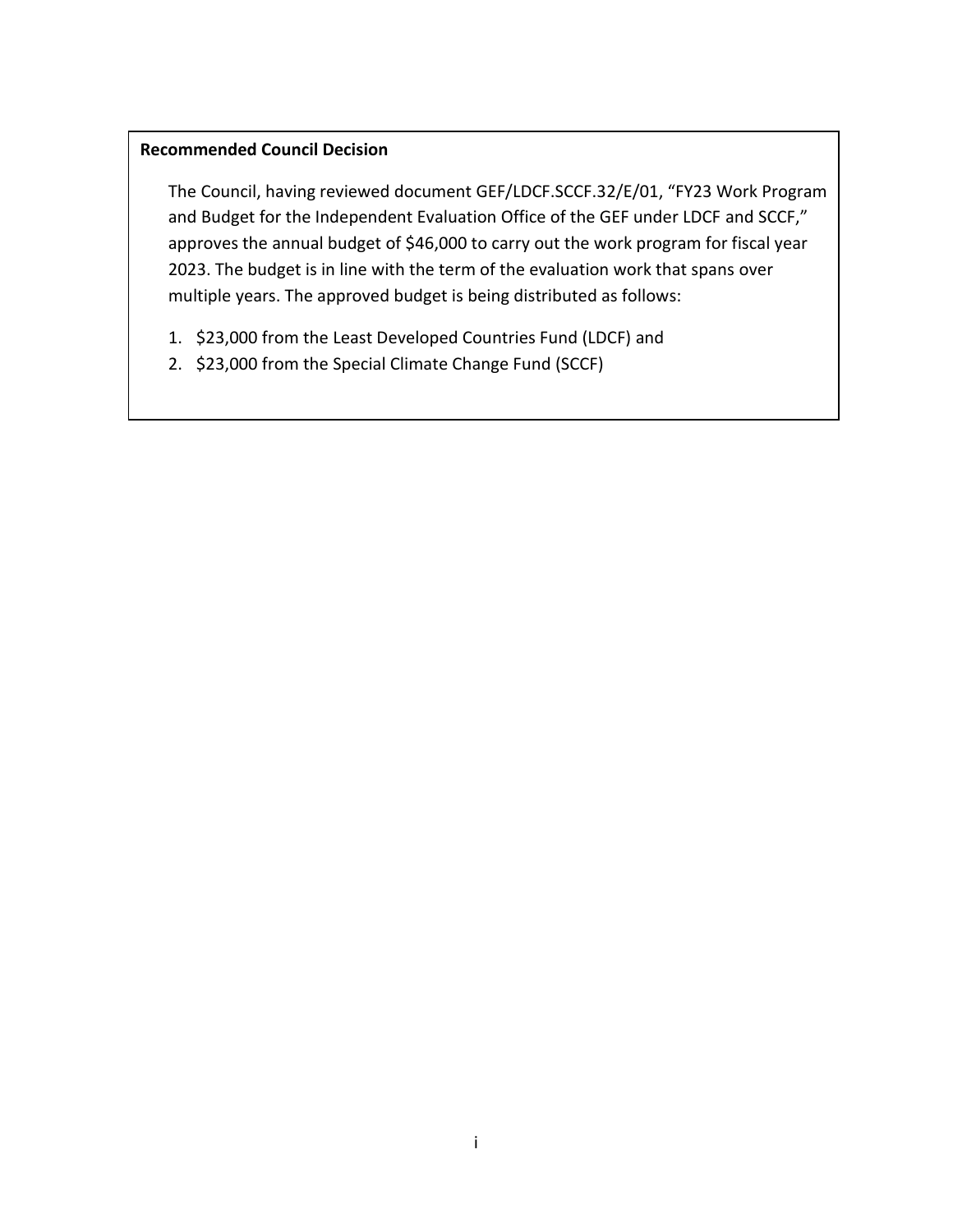#### **TABLE OF CONTENTS**

| 3. |  |  |
|----|--|--|
|    |  |  |
|    |  |  |
|    |  |  |
|    |  |  |

#### **TABLE**

Table 1: FY22-23 budget of the Independent Evaluation Office of the GEF (thousands \$)........... 5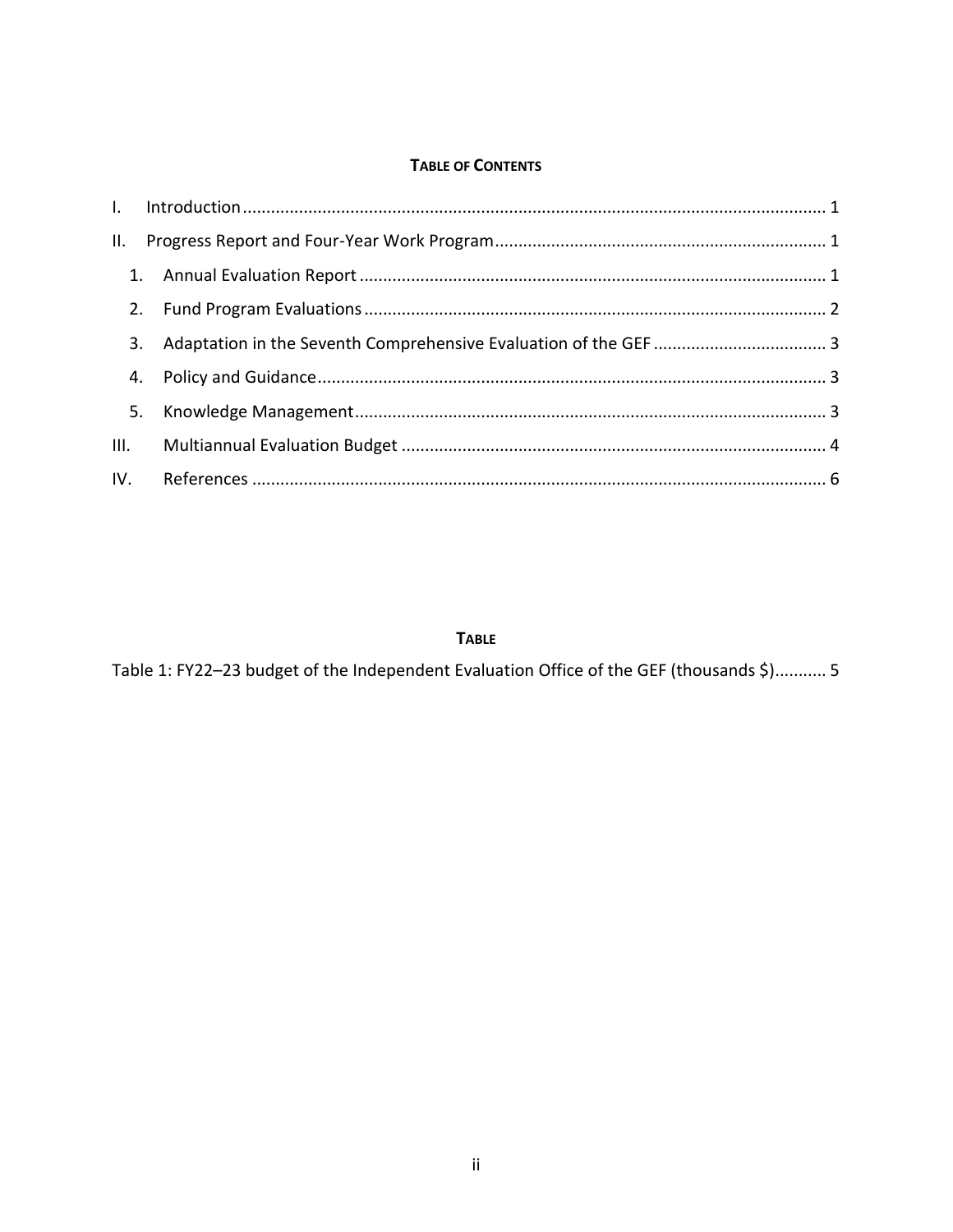## <span id="page-3-0"></span>**I. INTRODUCTION**

1. During fiscal year (FY) 2022 the Independent Evaluation Office (IEO) of the Global Environment Facility (GEF) completed the activities of the annual work program approved by the Least Developed Countries Fund/Special Climate Change Fund (LDCF/SCCF) Council at the 30<sup>th</sup> Council meeting in June 2021. The IEO prepared the LDCF/SCCF Annual Evaluation Report (AER) 2022 and completed the 2021 Program Evaluation of the SCCF.

2. The IEO introduced multiannual budgets for its LDCF/SCCF work program in June 2015. This was in line with the practice of the IEO evaluation budget for the GEF Trust Fund and accommodates multiyear evaluations such as overall performance studies (OPSs) and knowledge sharing activities after the completion of evaluations. Continuing to deliver a fouryear work program is in support of the development of a longer-term evaluation vision toward the Funds.

3. The IEO provides evaluations on the performance and results of the LDCF and SCCF for accountability purposes, and the FY2020–23 LDCF/SCCF indicative work program is organized around the three objectives of the *GEF Programming Strategy on Adaptation to Climate Change for the Least Developed Countries Fund and the Special Climate Change Fund and Operational Improvements July 2018 to June 2022*: (1) reduce vulnerability and increase resilience through innovation and technology transfer for climate change adaptation; (2) mainstream climate change adaptation and resilience for systemic impact, and (3) foster enabling conditions for effective and integrated climate change adaptation (GEF 2018). The IEO has also contributed evaluative evidence and lessons that informed the GEF programming strategy on adaptation for the LDCF/SCCF for GEF-8 being presented at this Council session (GEF 2022).

4. In June 2021, the LDCF/SCCF Council approved a budget for the IEO of \$84,000 for FY22. The IEO estimates that the budget will be nearly fully used by the end of the fiscal year. This document presents a progress report on the activities completed by the IEO in FY22, and a work program and a budget for activities proposed for FY23.

### <span id="page-3-1"></span>**II. PROGRESS REPORT AND FOUR-YEAR WORK PROGRAM**

# <span id="page-3-2"></span>**1. Annual Evaluation Report**

5. The IEO has prepared the LDCF/SCCF Annual Evaluation Report (AER) 2022. Previous AERs have presented performance ratings, trends in gender, and innovative aspects of the cohort of LDCF/SCCF projects included in the GEF Annual Performance Report (APR). Additionally, the AERs included a summary of the GEF Management Action Record tracking of the level of adoption of LDCF/SCCF Council decisions. To align with the changes in reporting on the annual performance of the GEF Trust Fund and the GEF Management Action Record which are moving to a biennial reporting schedule and thus are not being presented to GEF Council in June 2022, this year's AER instead presents a special analysis on the impacts of the COVID-19 pandemic on project design, implementation and results covering LDCF and SCCF projects under design or implementation between March 2020 and December 2021.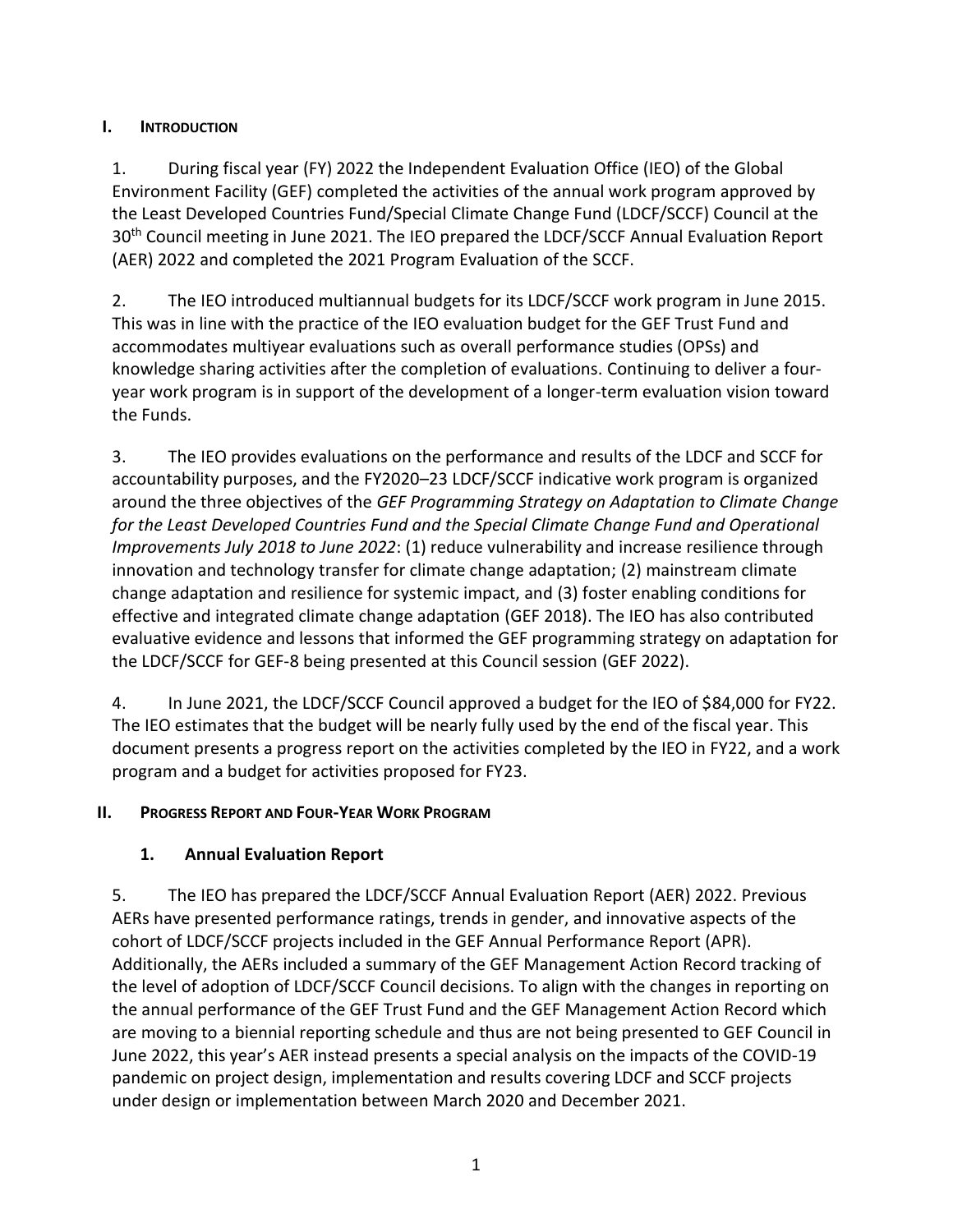6. As the COVID-19 pandemic continues, a review of the impacts of the pandemic on projects, as well as the measures adopted to address the impacts, can provide useful lessons moving forward. AER 2022 presents a review of 53 LDCF and SCCF projects, of which 19 are at the project identification form (PIF) stage, 15 are at the midterm review (MTR) stage, and 19 projects at the terminal evaluation (TE) stage. This sample comprises all projects for which PIFs, MTRs, or TEs were submitted between March 2020 and December 2021 respectively.<sup>1</sup> Project documentation was reviewed for discussions on the impacts of the COVID-19 pandemic on project design and performance. Interviews were conducted with stakeholders of three projects, one from each stage. AER 2022 is being submitted to Council as an information document (see GEF/LDCF.SCCF.32/E/Inf.01).

7. In FY23 the IEO will prepare the AER 2023 that will assess the terminal evaluations that have been submitted to the IEO since AER 2021 in line with the APR 2023. The AER will report on outcome, sustainability, monitoring and evaluation (M&E) design, and implementation ratings for these projects. The management action records reporting on progress in implementing agreed follow-up actions to LDCF/SCCF evaluation recommendations will also be presented in AER 2023.

8. Additionally, the AER 2023 will report on a special study on early warning systems (EWS) activities financed by the LDCF/SCCF. The GEF-8 adaptation strategy includes early warning and climate information systems as one of four priority themes for LDCF and SCCF. Given this proposed focus, a detailed review of past LDCF and SCCF projects addressing EWS has the potential to influence future direction of a major area of work. This study would fill a knowledge gap in the performance and trends of an intervention area which has been elevated in the GEF-8 adaptation strategy to a priority theme. The study will assess a portfolio of 88 LDCF/SCCF projects approved in GEF-5 to GEF-7 and conduct a review of existing literature for lessons on EWS. The work for this special study has started with the preparation of a concept note and will be completed in FY23 with funds carried over from FY22.

### <span id="page-4-0"></span>**2. Fund Program Evaluations**

9. As part of the four-year work program of the IEO approved by the LDCF/SCCF Council at its 26<sup>th</sup> meeting in June 2019 (GEF IEO 2019a), the IEO conducted the 2021 Program Evaluation of the Special Climate Change Countries Fund (GEF IEO 2021). The main objective of this evaluation was to assess the progress the SCCF has made since the most recent SCCF program evaluation (GEF IEO 2018) and the extent to which the SCCF is achieving the objectives set out in the GEF adaptation strategy. Another important objective of this evaluation, given changes and major trends over the past few years in the global climate finance architecture and the shifting priorities of donors, was to provide recommendations on the way forward for the SCCF

<sup>&</sup>lt;sup>1</sup> With the following exceptions: Five PIFs submitted between March 4 and March 23, 2020 which did not discuss the COVID pandemic (presumably because it had not yet impacted the project implementation areas when the PIFs were written), and any MTRs and TEs submitted during the period but not covering a period of implementation impacted by the COVID-19 pandemic (for instance, TE was submitted to the Portal in April 2020, but project closure was December 2019).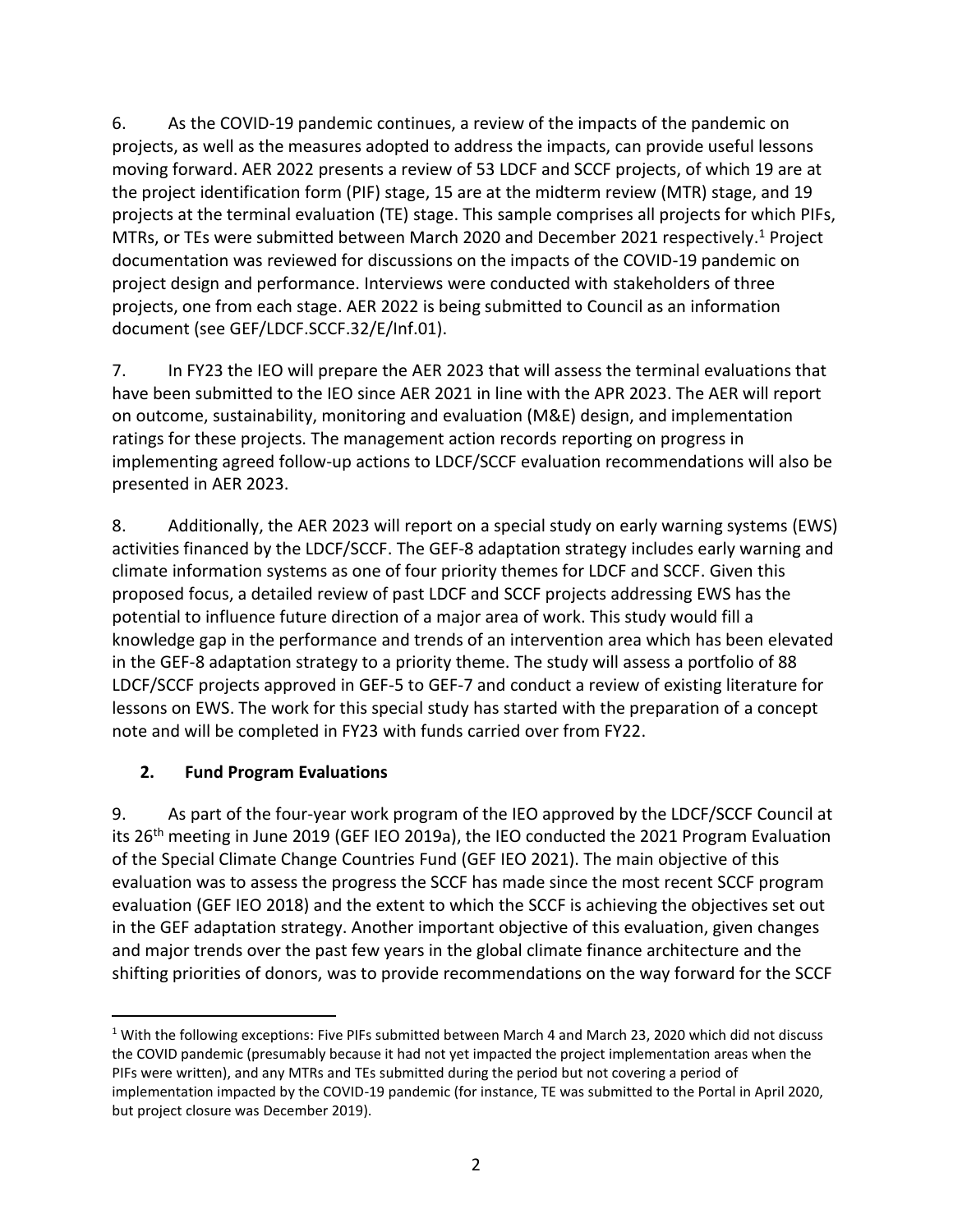within the context of these changes and shifting priorities. The IEO completed the evaluation in FY22, and it was presented to the December 2021 LDCF/SCCF Council. Earlier in FY21, the IEO completed the 2020 Program Evaluation of the LDCF (GEF IEO 2020a).

## <span id="page-5-0"></span>**3. Adaptation in the Seventh Comprehensive Evaluation of the GEF**

10. The IEO has synthesized conclusions and evaluative evidence on adaptation to climate change in the Seventh Comprehensive Evaluation of the GEF (OPS7) through various channels. OPS7 brings in evaluative evidence from the AERs prepared during FY19–21, from the 2020 and 2021 program evaluations of the LDCF and the SCCF, and from GEF Trust Fund evaluations conducted by the IEO during GEF-7. Some GEF Trust Fund evaluations have integrated LDCF/SCCF activities including the role of medium-size projects in the GEF partnership, the strategic country cluster evaluations (SCCEs), and GEF support to innovation in particular. The LDC SCCE and African Biomes SCCE included LDCF/SCCF projects, and findings and conclusions have informed OPS7. Adaptation to climate change was also included in special studies for OPS7 on, for example, performance, strategies, and approaches, and gender equality. Furthermore, the IEO conducted a study on the mainstreaming of climate change resilience in the GEF portfolio that informed OPS7. The final report of OPS7 was submitted to the third meeting of the 8<sup>th</sup> replenishment of the GEF in February 2022 (GEF IEO 2022).

11. In FY22, the findings and recommendations from the LDCF and SCCF program evaluation and the AER 2021 were also shared through presentations at the first and second 2022-2026 LDCF/SCCF strategy meetings. Evaluative evidence informed the *GEF Programming Strategy on Adaptation to Climate Change for the LDCF and the SCCF for the GEF-8 Period of July 1, 2022, to June 30, 2026 and Operational Improvements* (GEF 2022).

# <span id="page-5-1"></span>**4. Policy and Guidance**

12. The *2010 Monitoring and Evaluation Policy* has been revised and a separate GEF Evaluation Policy was adopted by the GEF Council in June 2019. In FY20, the IEO started work on updating the *Guidance Document: Monitoring and Evaluation in the LDCF/SCCF* (GEF 2014) to reflect the change to a separate evaluation policy. This guidance document discusses the fundamentals of M&E practices within the context of the Funds' M&E policies and requirements and provides guidance to apply the M&E policy to LDCF/SCCF activities in accordance with GEF policies and practices. A professional peer review of the IEO, conducted in FY20, was submitted to the June 2020 Council meeting as an information document (GEF IEO 2020b). The peer review made recommendations for further revision of the updated evaluation policy which, after the completion of OPS7, were incorporated in FY22 (GEF IEO 2019b). In FY23 the IEO will finalize the updating of LDCF/SCCF guidance document with funds carried over from FY20.

# <span id="page-5-2"></span>**5. Knowledge Management**

13. Evaluative evidence and findings from the IEO work program under LDCF/SCCF are disseminated through several knowledge products and activities. The graphically edited full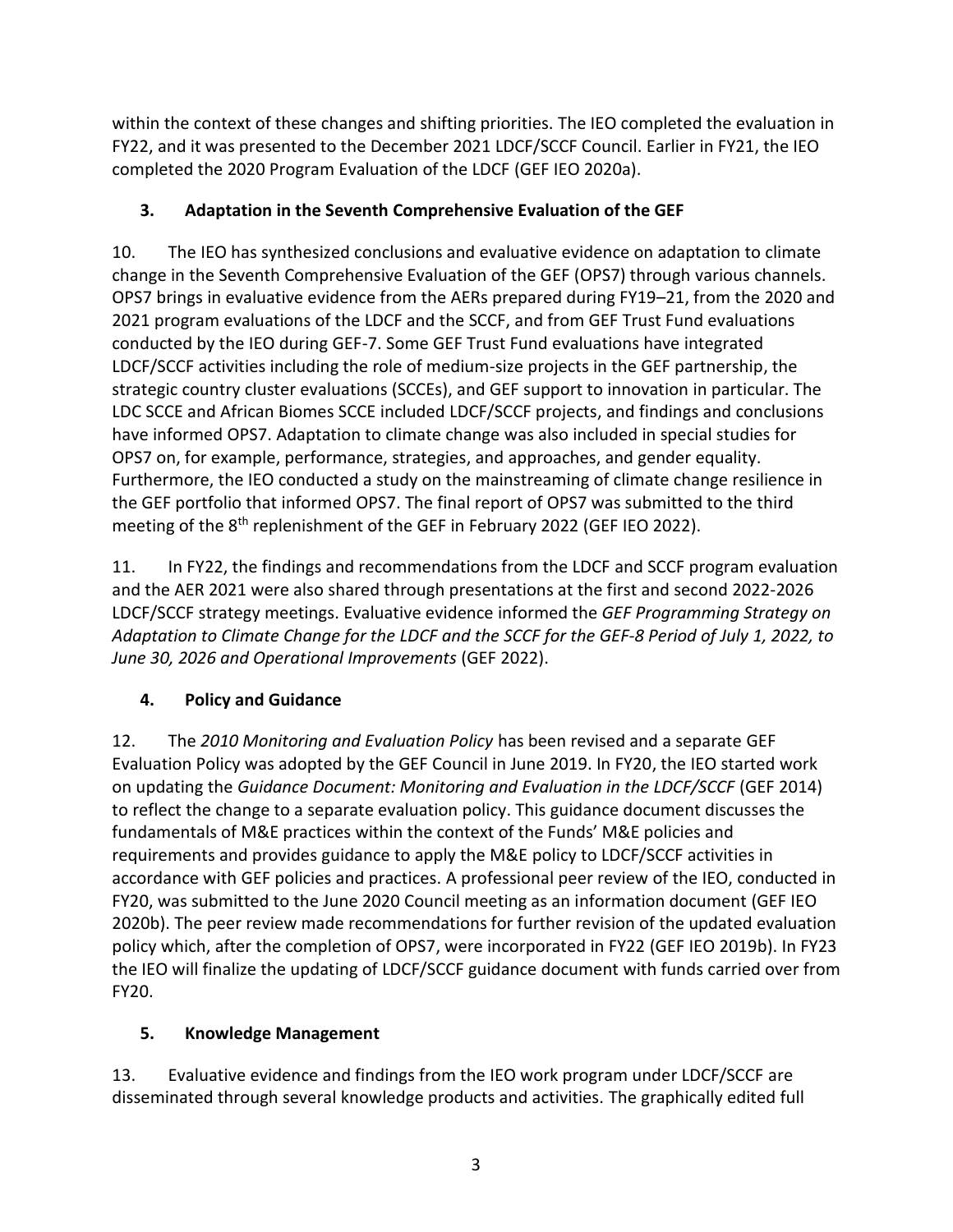evaluation reports of the LDCF and SCCF program evaluations have been published on the IEO website along with IEO Learnings. The IEO is reporting on the SCCF program evaluation in the report of the GEF to the twenty-seventh session of the conference of parties to the UNFCCC scheduled in November 2022. Findings and lesson from evaluations of the LDCF/SCCF were also shared at the third Asian Pacific Evaluation Association Conference 2022 in February and the 2022 Islamic Development Bank Group Evaluation Symposium in March. In FY23 dissemination of evaluative evidence will take place at conferences and through blog posts on Earth-Eval, an online community of practice hosted by the IEO.

#### <span id="page-6-0"></span>**III. MULTIANNUAL EVALUATION BUDGET**

14. The IEO introduced the first multiannual budget for the IEO's FY16–19 work program for LDCF/SCCF in June 2015. This was in line with the practice of the IEO evaluation budget for the GEF Trust Fund and accommodates multiyear evaluations such as OPSs and knowledge sharing activities after the completion of evaluations. The multiannual budget for FY20–23 was approved for a total of \$340,000 in June 2019 (GEF IEO 2019a). The IEO work program has been tailored so that the approved budgets will allow for an effective and efficient delivery of the proposed evaluation work.

15. The LDCF/SCCF Council approved a budget for the IEO of \$84,000 for FY22 at its 30<sup>th</sup> meeting in June 2020. The projected amount to be disbursed by the end of FY22 is approximately 95 percent of the approved budget. Based on the multiannual nature of the budget, any undisbursed funds from the FY22 budget will be rolled over into the FY23 budget (table 1). The amounts shown for the activities cover the cost of a senior evaluation officer from the IEO to manage and contribute to the activities, and the cost of other IEO staff to carry out the activities.

16. The IEO requests the LDCF\SCCF Council's approval for the proposed annual budget of \$46,000 for FY23 to cover the cost of the activities in the work program presented above. This amount is within the approved envelope for FY20–23.

17. The office would like to highlight that IEO staff costs have been increasing for evaluations of the LDCF/SCCF due to the maturity of the programs and the growth of the portfolio, especially for the LDCF. For the next four-year budget (FY24–27) the IEO would like to put forth an updated estimate of staff costs to enable a more accurate cost recovery.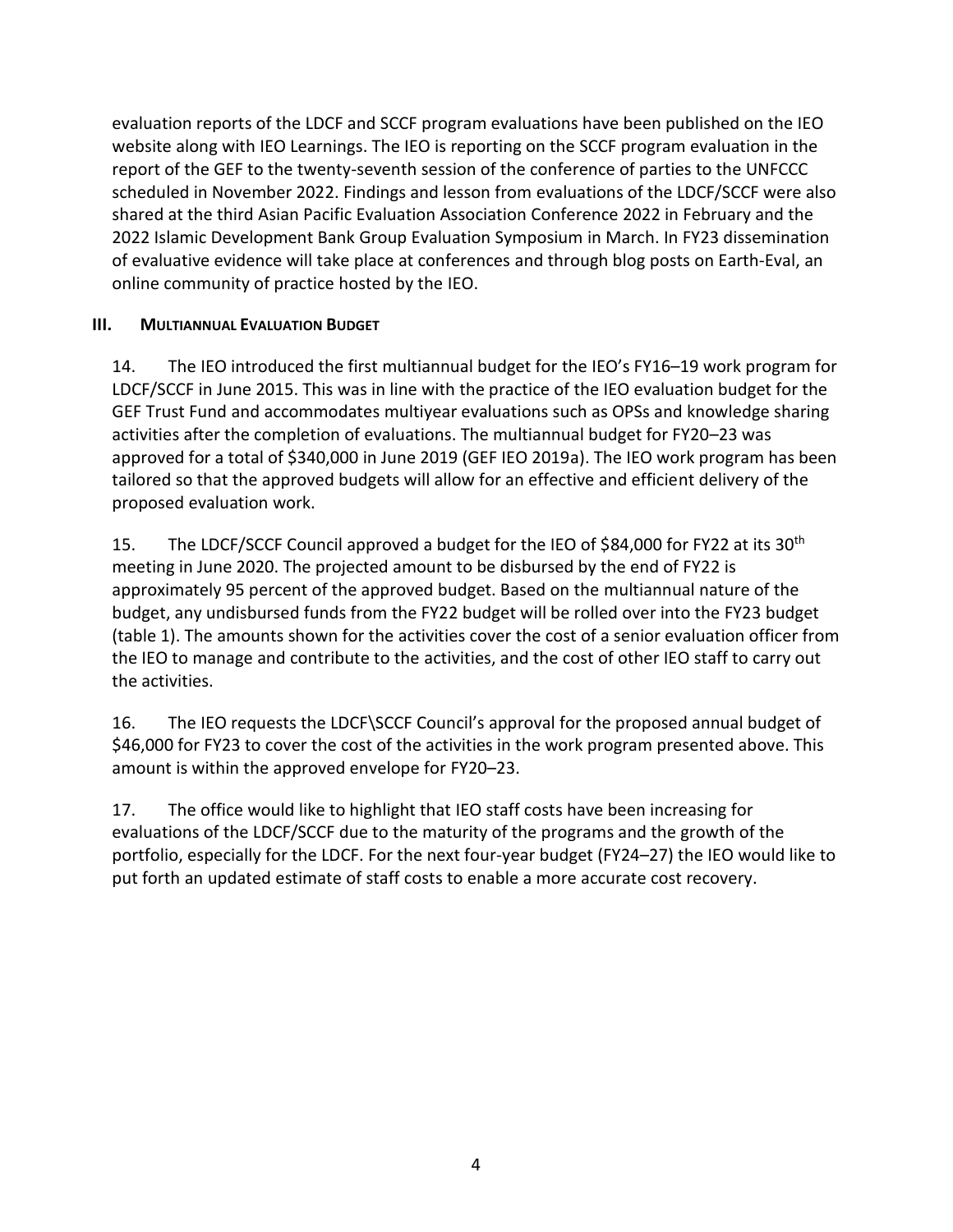| <b>Evaluation Activity</b>      | <b>FY22</b><br>Approved<br><b>Budget</b> | <b>FY22</b><br><b>Estimated</b><br><b>Expenses</b> | <b>FY23</b><br>Requested<br><b>Budget</b> |
|---------------------------------|------------------------------------------|----------------------------------------------------|-------------------------------------------|
| <b>LDCF</b>                     |                                          |                                                    |                                           |
| <b>Annual Evaluation Report</b> | 22                                       | 10                                                 | 23                                        |
| <b>LDCF Evaluation</b>          | 0                                        | 0                                                  | O                                         |
| <b>Adaptation in OPS7</b>       | 15                                       | 15                                                 | 0                                         |
| <b>Policy and Guidance</b>      | 0                                        | 0                                                  | 0                                         |
| Sub-Total (A)                   | 37                                       | 25                                                 | 23                                        |
| <b>SCCF</b>                     |                                          |                                                    |                                           |
| <b>Annual Evaluation Report</b> | 22                                       | 10                                                 | 23                                        |
| <b>SCCF Evaluation</b>          | 10                                       | 30 <sup>a</sup>                                    | O                                         |
| <b>Adaptation in OPS7</b>       | 15                                       | 15                                                 | O                                         |
| <b>Policy and Guidance</b>      | 0                                        | 0                                                  | 3                                         |
| Sub-Total (B)                   | 47                                       | 55                                                 | 23                                        |
| Total (A+B)                     | 84                                       | 80                                                 | 46                                        |

<span id="page-7-0"></span>**Table 1: FY22–23 budget of the Independent Evaluation Office of the GEF (thousands \$)**

Note: <sup>a</sup> As the SCCF program evaluation was postponed \$20,000 was carried over from FY21.